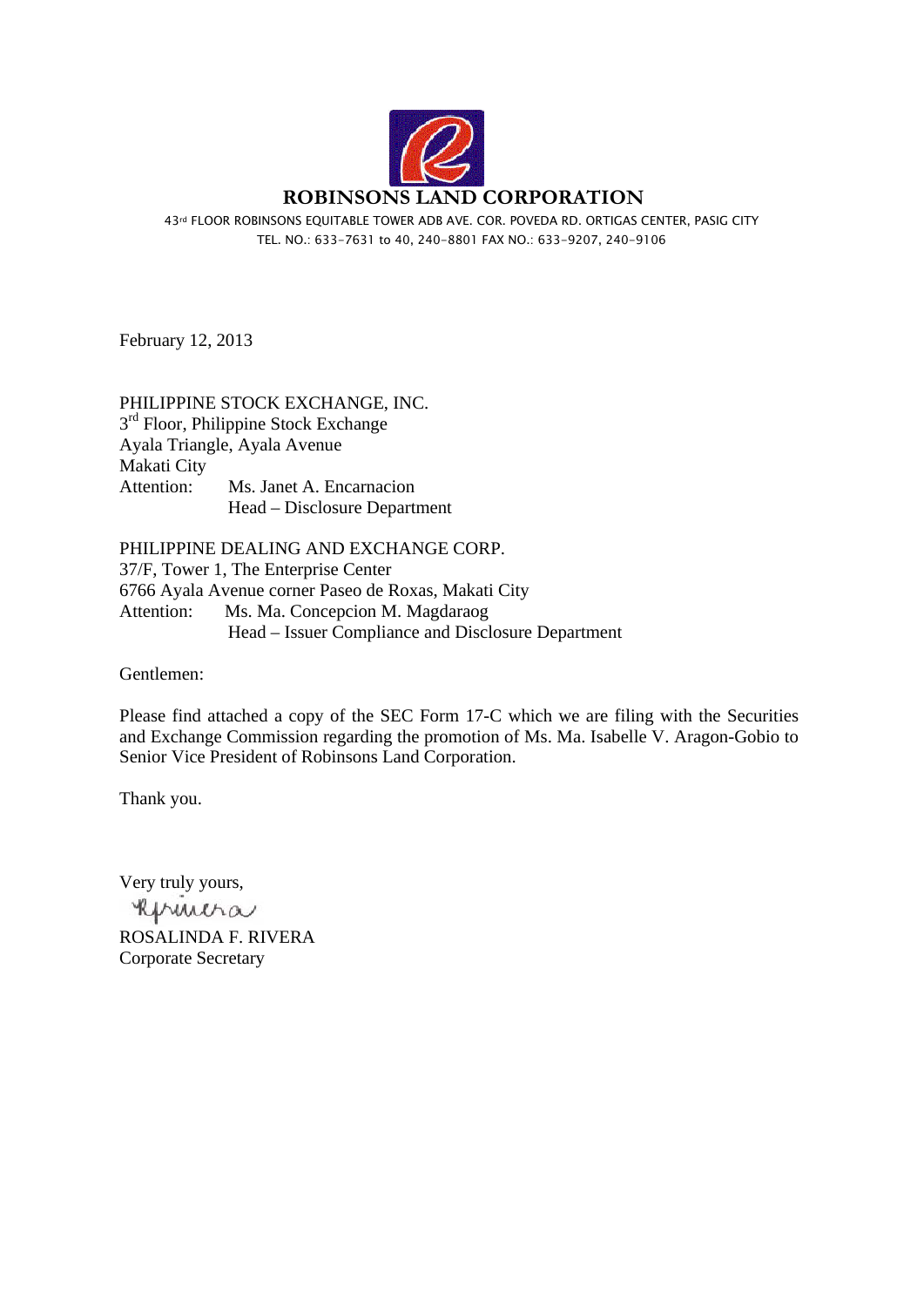# **COVER SHEET**

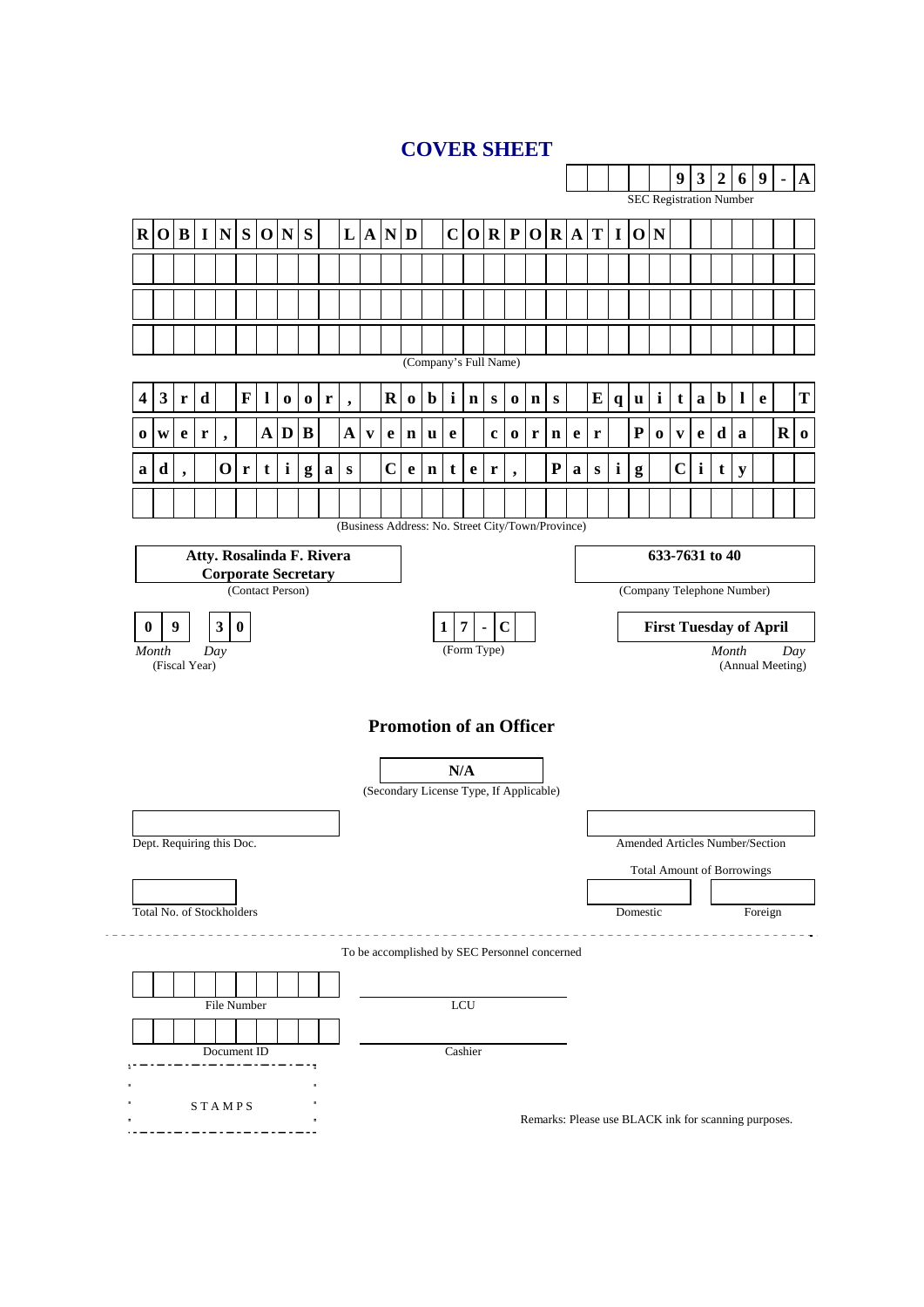#### SECURITIES AND EXCHANGE COMMISSION

#### SEC Form 17-C

# CURRENT REPORT UNDER SECTION 17 OF THE SECURITIES REGULATION CODE AND SRC RULE 17.2(c) THEREUNDER

- 1. **February 12, 2013**  (Date of Report)
- 2. SEC Identification No**. 93269-A** 3. BIR TIN: **000-361-376-000**

## 4. **ROBINSONS LAND CORPORATION**  (Exact name of issuer as specified in its charter)

- 5. **Metro Manila, Philippines** 6. (SEC Use Only) (Province, country or other jurisdiction of Industry Classification Code: incorporation)
- 7. **43rd Floor, Robinsons-Equitable Tower, ADB Ave. cor. P. Poveda St., Ortigas Center, Pasig City 1600**  (Address of principal office) (Postal Code)
- 8. **(632) 633-7631 to 40**  (Issuer's Tel. No., including area code)
- 9. **NA**  (Former name or former address, if changed since last report)
- 10. Securities registered pursuant to Sections 8 and 12 of the SRC or Sections 4 and 8 of the RSA:

| Title of Each Class | Number of Shares of Common Stock           |
|---------------------|--------------------------------------------|
|                     | Outstanding and Amount of Debt Outstanding |

#### **Common 4,093,830,685**

SEC FORM 17-C